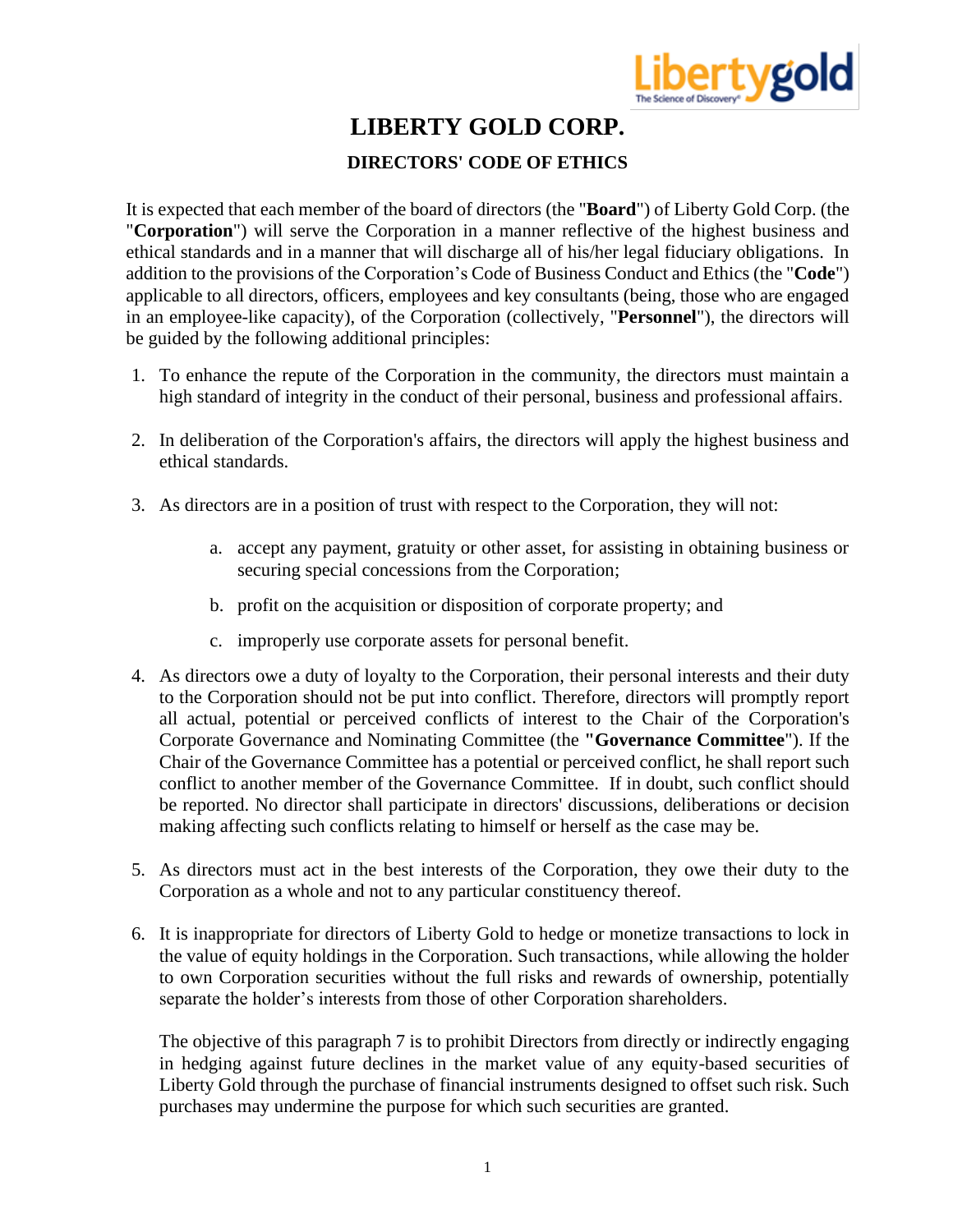# **LIBERTY GOLD CORP.**

#### **DIRECTORS' CODE OF ETHICS**

- 7. The directors recognize that corporate information given to them as directors is confidential and they will maintain such information in the strictest confidence.
- 8. The directors will comply with all laws affecting directors including applicable Canadian securities laws and regulations and applicable Canadian corporate laws. As such, directors:
	- a. Will adhere to the Corporation's *Timely Disclosure, Confidentiality and Insider Trading Policy* and will not trade in the Corporation's securities while they have material information not previously disclosed to the public or during Corporation imposed "blackout periods" nor will the directors "tip" others so they may benefit from such insider information; and
	- b. Will comply with all Canadian securities law requirements designed to ensure that the Corporation and its directors, officers and employees:
		- i. have open and full disclosures to, and have honest discussions with, the external auditors who audit the Corporation's annual financial statements;
		- ii. do not, directly or indirectly, falsify or cause to be falsified, any of the Corporation's financial and other documents and records; and
		- iii. do not, directly or indirectly, improperly influence, coerce, manipulate or mislead the external auditors for the purpose of rendering the Corporation's financial statements misleading.
- 9. Any violation of the Code or this Directors' Code of Ethics may result in the Board requesting the resignation of any Board member.
- 10. The Board shall determine, or designate appropriate persons to determine, appropriate actions to be taken in the event of violations of the Code or the Code of Ethics for Senior Financial Officers upon recommendations made by the Governance and Committee and the Corporation's Audit Committee, as applicable. In determining what action is appropriate in a particular case, the Board or such designee shall take into account all relevant information, including the nature and severity of the violation, whether the violation was a single occurrence or involves repeated occurrences, whether the violation appears to have been intentional or inadvertent, whether the individual in question had been advised prior to the violation as to the proper course of action and whether or not the individual in question had committed other violations in the past. Such actions shall be reasonably designed to deter wrongdoing and to promote accountability for adherence to the Code and to these additional policies and shall include, as appropriate, written notices to the individual involved that the Board determined that there has been a violation, censure by the Board, demotion or reassignment of the individual involved, suspension with or without pay or benefits (as determined by the Board) or termination of the individual's employment.

Enacted April 4, 2011 Revised December 12, 2013 and December 18, 2014